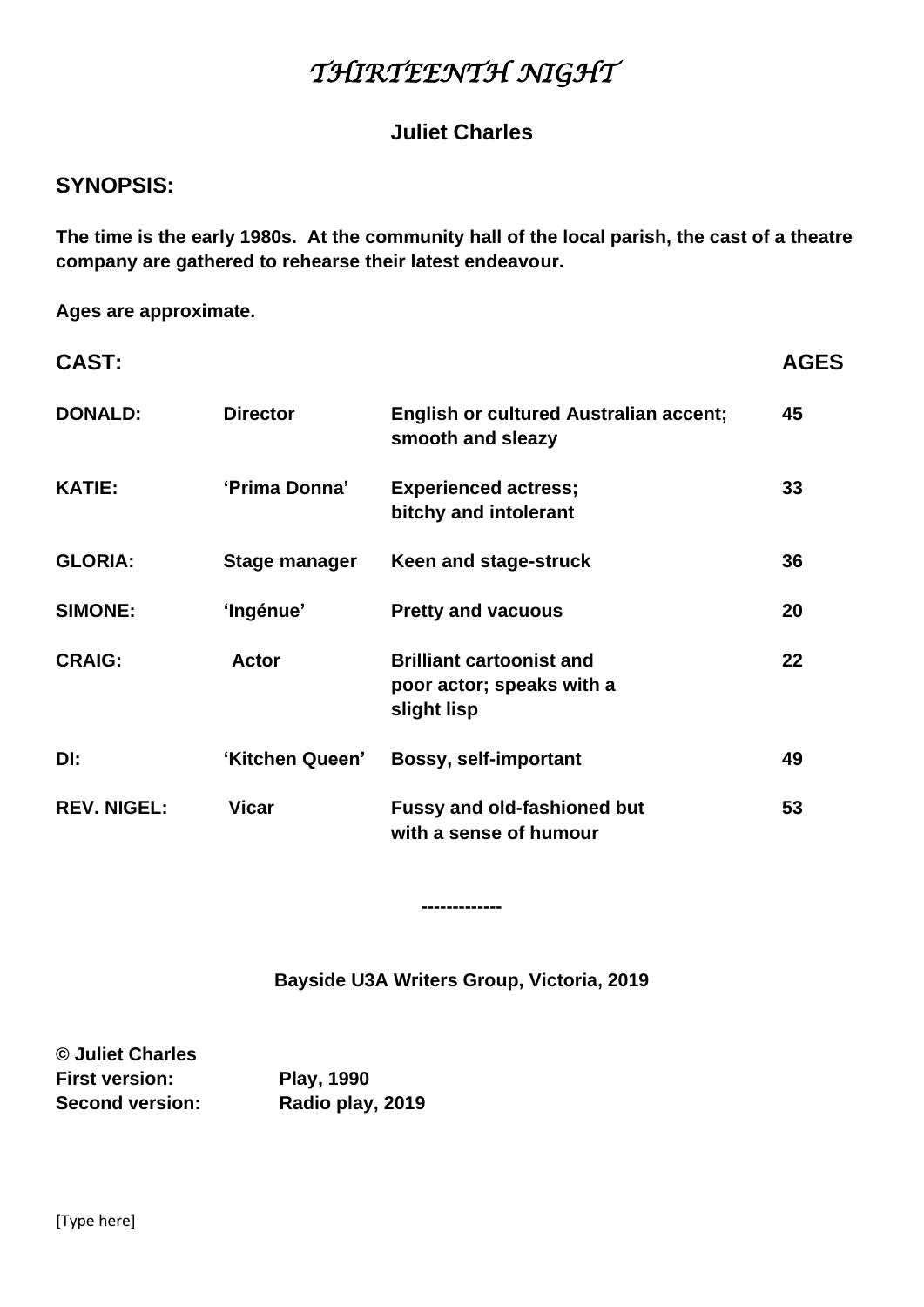# **SCENE: AT THE COMMUNITY HALL OF THE LOCAL PARISH. TIME: CONTINUOUS**

# **\*AUDIO – MUSIC –SHAKESPEAREAN SONNET, PREFERABLY WITH LUTE:**

- **DONALD: (Claps loudly)** Listen up please. That was terrible! Do you people realise we've been rehearsing for four weeks? This is our thirteenth night!
- **KATIE:** Yes! We go on next Friday! Don, it's been really hard rehearsing in the church hall while *our theatre's* being renovated.
- **DONALD:** I know. And what's **worse** is having to use the hall for **all** of our performances!
- **ALL: (Groan, then ad lib: 'oh no', 'bad luck', 'damn'' , etc)**
- **DONALD:** But you know **(theatrically)** '*The Play's the Thing'* ! Moving on, Sandy's ill and Gloria's replacing her as stage manager. And because Harry's got tonsillitis, I told Sam, Dave, Greg and Steve to take the night off.
- **KATIE:** You've left out Doug and Barry.
- **DONALD:** Thanks. We'll do all the scenes with the *boys* tomorrow night. Now, scene 5 again, from Simone's entrance. Craig, when you enter, don't creep on – be masterful! Gloria! Sit beside me and take notes. **(aside to Gloria – stage whisper)** Oh Gloria! I don't know if Craig's got it. He's very wooden – but keen! And he designs all the programs – a brilliant artist! **(sighs)** I had to elevate him to the role of Prince.

(**Aloud)** Katie, try to be a little more regal here.

**KATIE: (miffed).** I thought I *was* being regal. I was also attempting to show her sensitive side.

**DONALD:** Well I want more aloofness.

**KATIE:** (tightly) Certainly, if that's the way you see it.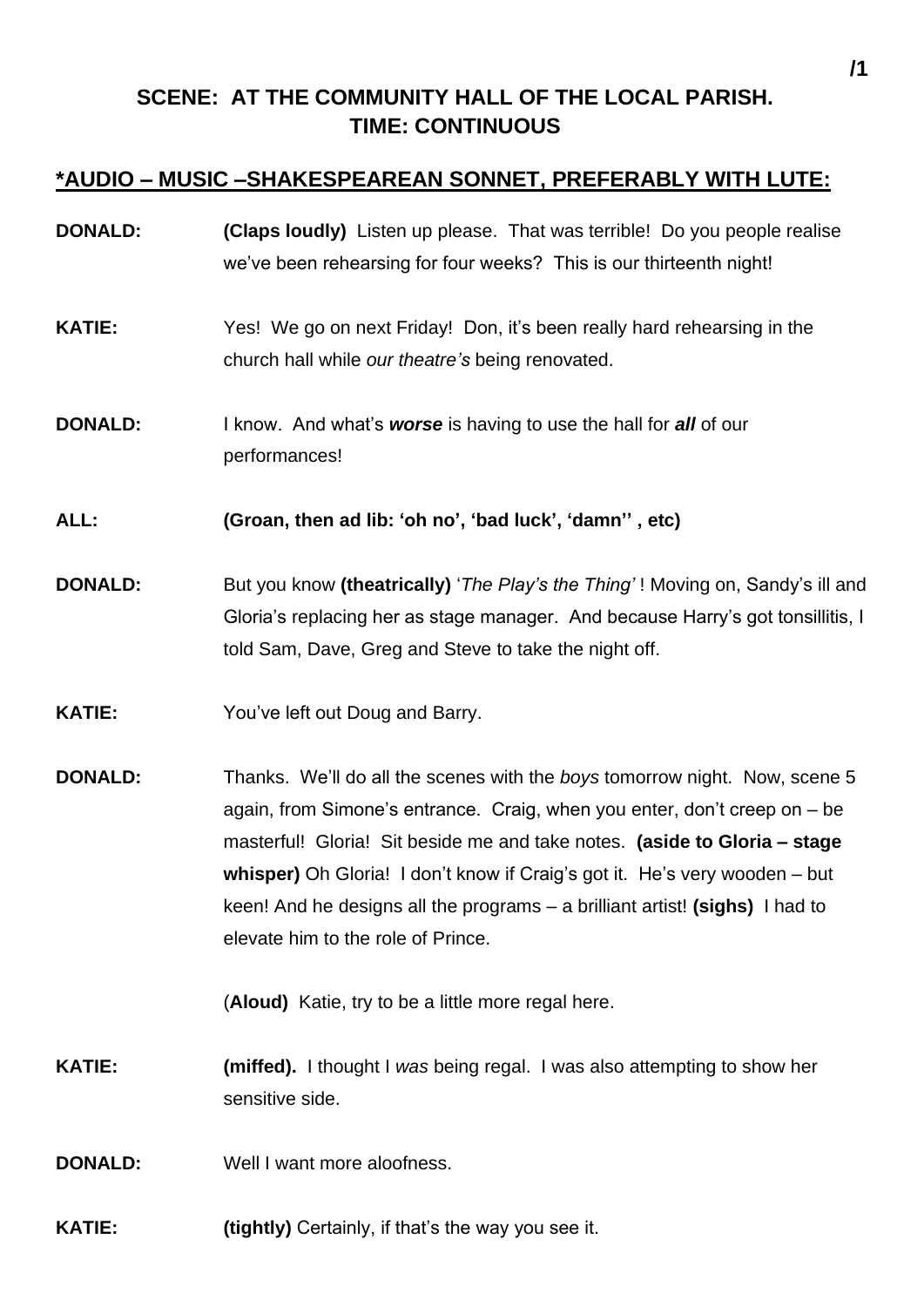- **DONALD:** Right. Simone, you have to react against Katie's authority. You are young and inexperienced. You've got to show a desire to please.
- **KATIE: (hisses an aside to Craig).** Craig! From what I hear of our little heroine that shouldn't be too difficult!
- **CRAIG: (giggles)**
- **SIMONE:** (meekly) Okay Don.
- **DONALD:** Start from half way down the page. And Craig, don't fidget you're a man, not a school-boy!
- **CRAIG: (giggles nervously).** I'll try
- **DI:** Don, are we breaking for coffee now? The kettle's boiled.
- **DONALD: (Sighing)** I suppose we might as well. Thanks Di. **(aside to Gloria)** We could do without Di – she's a pain!
- **DI: (loudly)** Who's having tea or coffee? Hands up for tea and coffee? Right. Come and get it.

# **\*AUDIO: SOUND OF CHATTER, CLINKING OF SPOONS AND CUPS, IN BACKGROUND, FADING**

- **KATIE:** Hello Gloria.
- **GLORIA:** Kath, how are you? Haven't seen you in ages. Are you still working for Trimble and Greech?
- **KATIE:** Yes. By the way, I call myself Katie now. It's more *professional*.
- **GLORIA:** Yes, I noticed Don calling you Katie. I don't think I could get used to that! At secretarial school you were always Kath.
- **KATIE:** I'm sure you will. Everyone else has.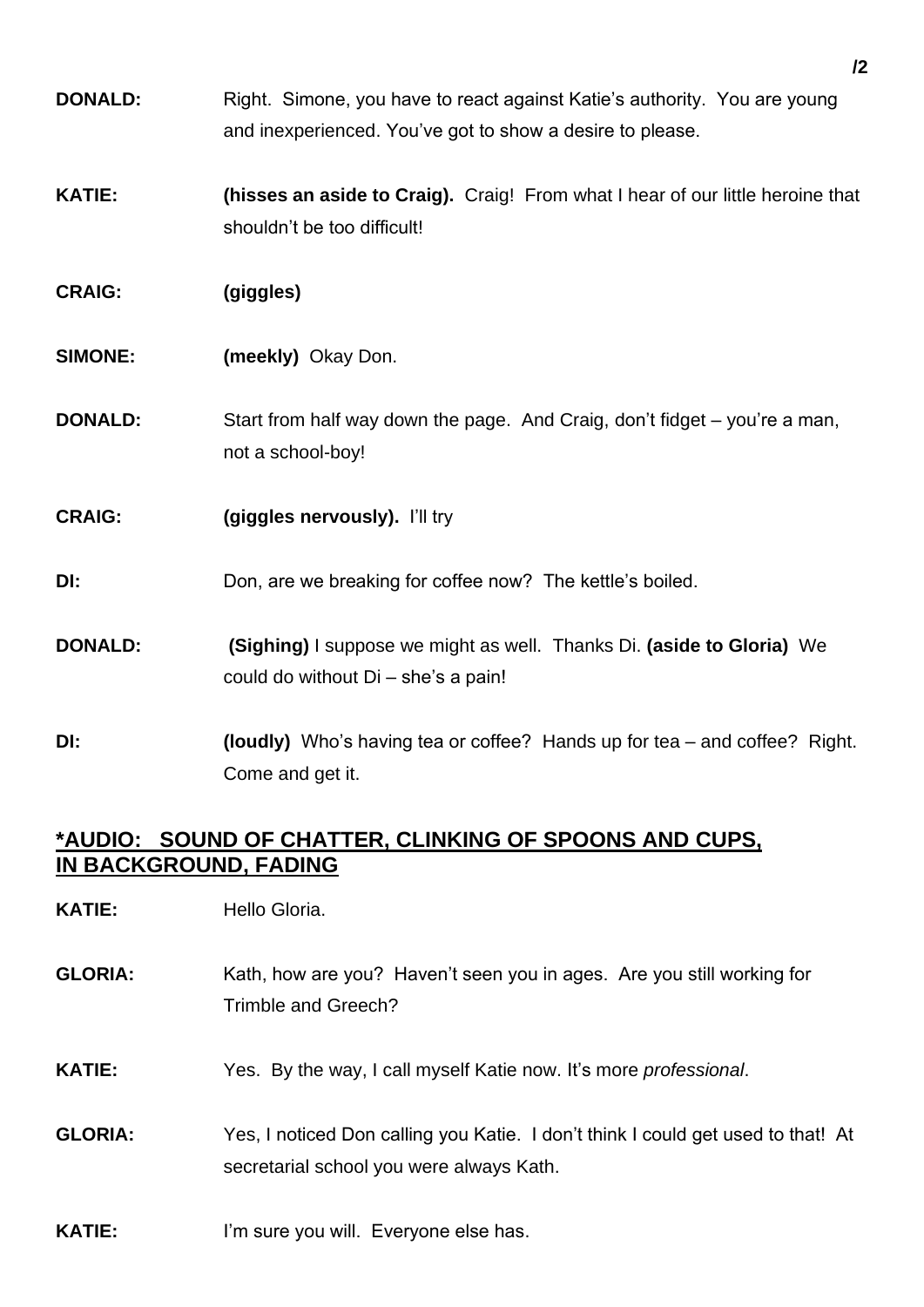- **GLORIA:** I'll try! When Don asked me last week to stage-manage, I was so thrilled didn't realise I'd see you here.
- **KATIE:** How do you know Donald?
- **GLORIA:** Oh, he sold Brian and me a terrific insurance scheme. Don knew Brian from when they both worked at Humphrey Newman.
- **KATIE:** Donald's doing *very well* from what I gather. He's put an extension on their house and his wife Tracey's only working part-time. She's a *lovely* girl isn't she?
- **GLORIA: (in a bored tone)** Is she? I haven't met her yet.
- **KATIE:** You'd like her. She and Donald are *devoted* to each other.
- **GLORIA: (unenthusiastically)** Really? That's great.
- **KATIE:** And what about you Gloria? Have you done any acting?
- **GLORIA:** God no! I'd die! But I thought this was a good way to get involved **(sighs)** Brian's away a lot. Didn't you marry Clive Swinden?
- **KATIE:** We split up six months ago.
- **GLORIA:** I'm sorry, I had no idea! Do you want your coffee?
- **KATIE:** Yes, but I'll get it. **(lowers her voice).** I'll just wait for the blonde bimbo to finish stuffing her face before I go into the kitchen. What a talentless air-head!
- **GLORIA: (giggles uncertainly).** Do you think so? I thought Simone was rather good. And she can't be *that* stupid – isn't she doing Arts at Monash?
- **KATIE: (sarcastically)** Right. Anyway, I've seen trained seals perform better.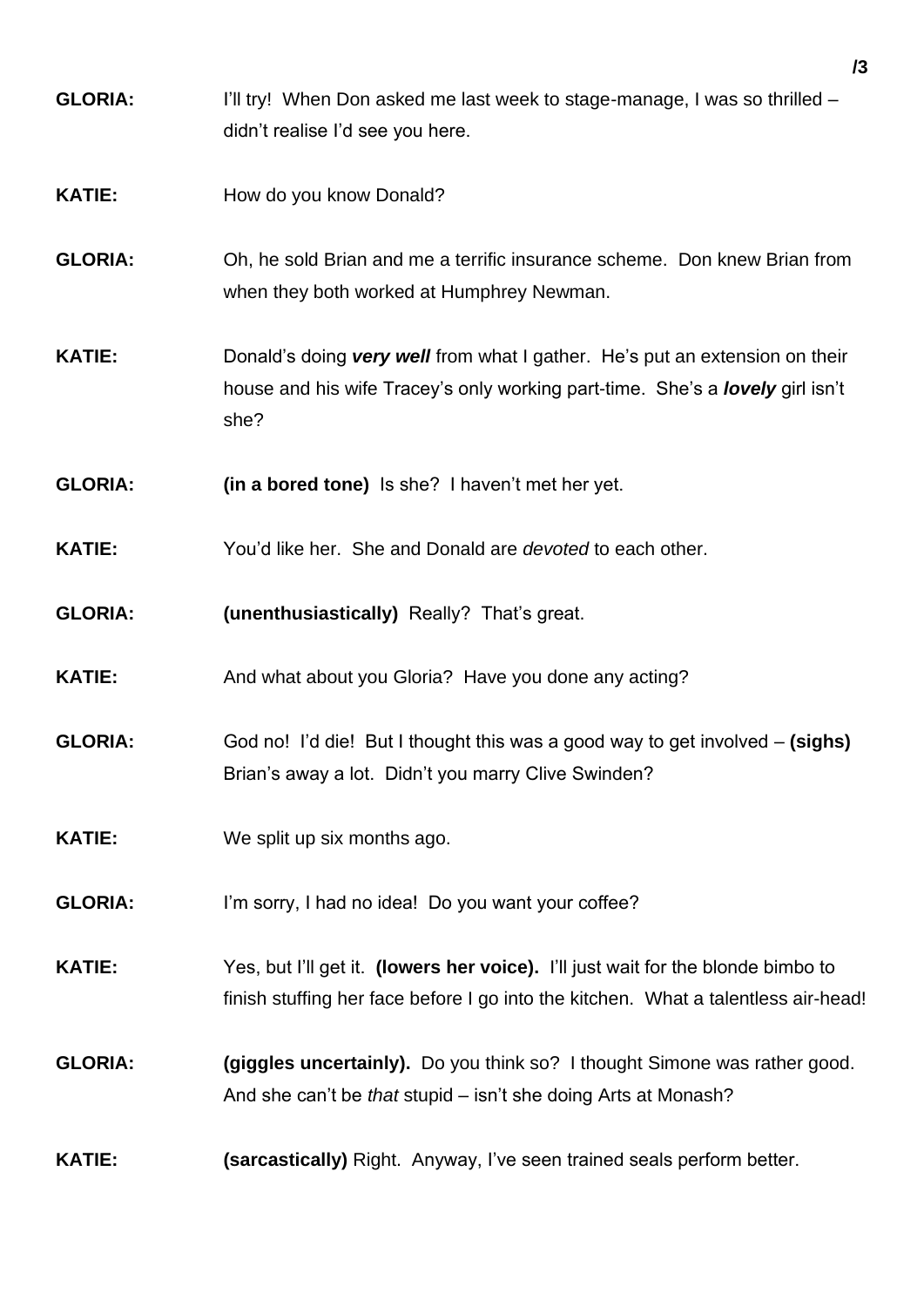- **GLORIA:** I haven't had the experience to judge. I've seen you in heaps of things though – you're fantastic. I don't know how you remember all those lines!
- **KATIE:** I've been with this group for about ten years I **have** done a *few* plays.
- **GLORIA:** Excuse me Kath er, Katie, I'm going over to speak to Don.

# **\*AUDIO: MUSIC TO BREAK SCENE – AS BEFORE –SHAKESPEAREAN SONNET**

- **GLORIA:** I'm really enjoying this Don. I've made a list of all the props. I'm getting the hang of it.
- **DONALD:** You're doing fine Gloria.
- **GLORIA: (rather coolly)** I can see how close you are to Katie. **(insincerely)** I think it's *lovely* to see people giving each other little hugs!
- **DONALD: (flusters)** Err, well we've known each other for ages. We're very good friends!
- **GLORIA: (slyly)** hmmmmm. Anyhoose … Don, I'd *really like* to go over the script with you. Can you come over Saturday afternoon? – the house will be quiet. **(sighs)** Brian's away – again - and Kylie's at guide camp. **(flirtatiously)** I can even open a bottle of vino!
- **DONALD: (warmly).** That might be a good idea. But I don't know what Tracey's planned. **(sexily)** How about I give you a bell tomorrow, **'***Fair Lady'* ?
- **GLORIA: (giggles, then quietly)** Fabulous! I'll be home in the morning. **(more loudly).** I'm just going over to speak with Craig.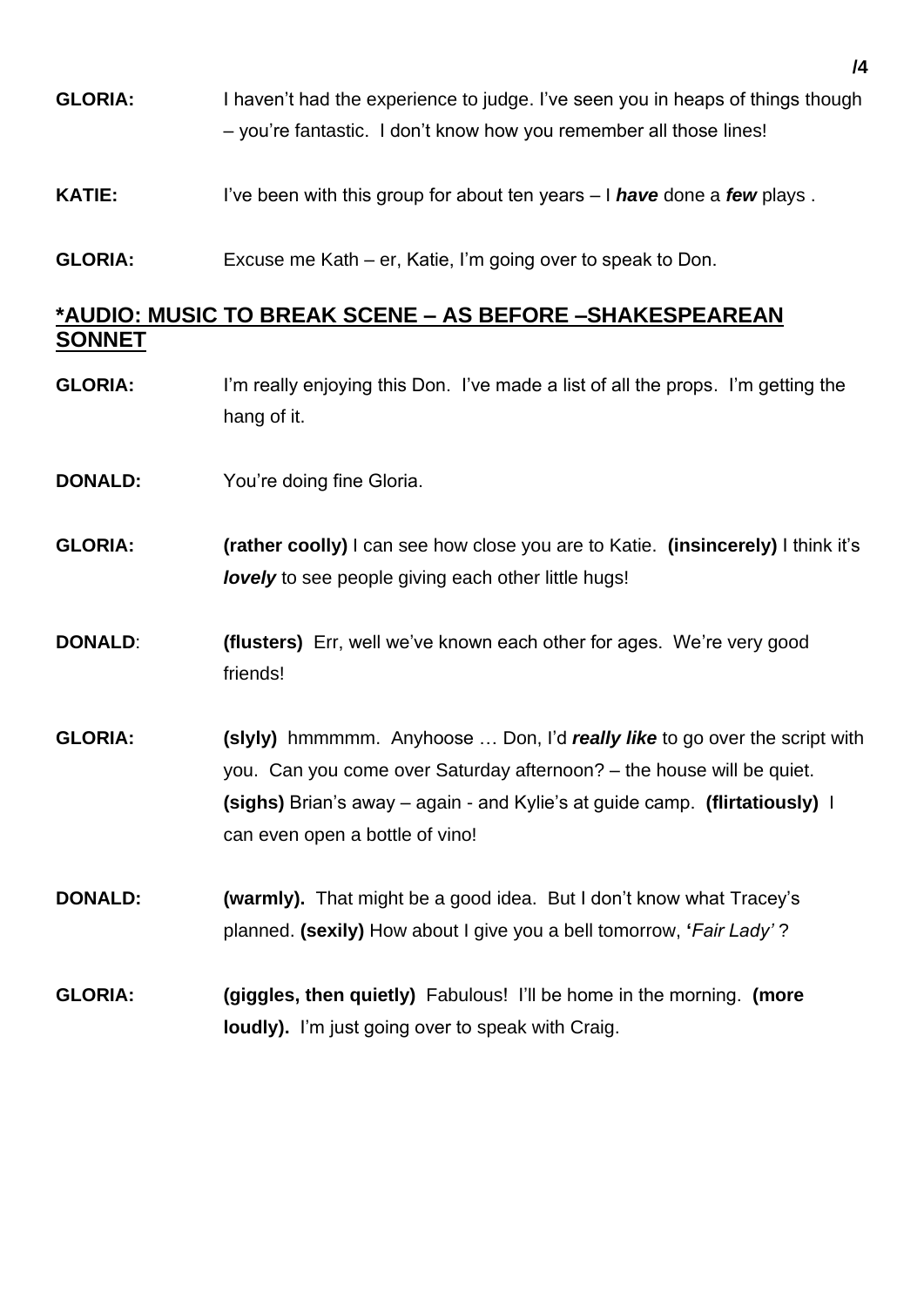# **\*AUDIO: MUSIC TO BREAK SCENE – AS BEFORE – SHAKESPEAREAN SONNET**

**(to Craig).** Gosh you're clever Craig! Don said you're a terrific cartoonist. Oh! Is that him? What a brilliant caricature **(laughs)** You've got his nose just right! How long have you been doing this?

- **CRAIG:** Ages. I've done the programs and posters for the last six shows. This is my first real acting part though.
- **GLORIA:** I think you're really good! Don's a bit hard on you though. After all, you're only 18 aren't you?
- **CRAIG:** I'm 22. Anyway, Don knows what he's doing. I'm working on the voice I'm still adjusting to having my braces off. **(hisses)** Did you see Don and Simone over in the corner? He just put his arms around her waist! Do you think? …
- **GLORIA: (huffily)** No of course not! Don would obviously prefer *mature* women!

# **\*AUDIO: MUSIC TO BREAK SCENE – AS BEFORE – SHAKESPEAREAN SONNET**

- **SIMONE:** Don I'm sorry I didn't get that scene right. I'm a bit intimidated by Katie. She's so good - I hope you'll be patient.
- **DONALD:** (smoothly) Don't worry about Katie, love. I'm directing, not her. You're doing a fantastic job but you need to project your voice a bit more. (**more quietly and sexily).** Listen sweetie, can you stay back a bit tonight? We might go over that scene when everyone's gone home.
- **SIMONE:** Well, I've got Uni tomorrow and Dad's picking me up.
- **DONALD: (wheedling)** Just for half an hour or so. Tell your Dad that I'll drop you off.
- **SIMONE:** Ok, it's really good of you Don **(changes to a sexier voice)** As long as we stick to rehearsing – (**giggles)**
- **DONALD: (smoothly)** Of course! **(purring):**.'*If music be the food of love, play on'*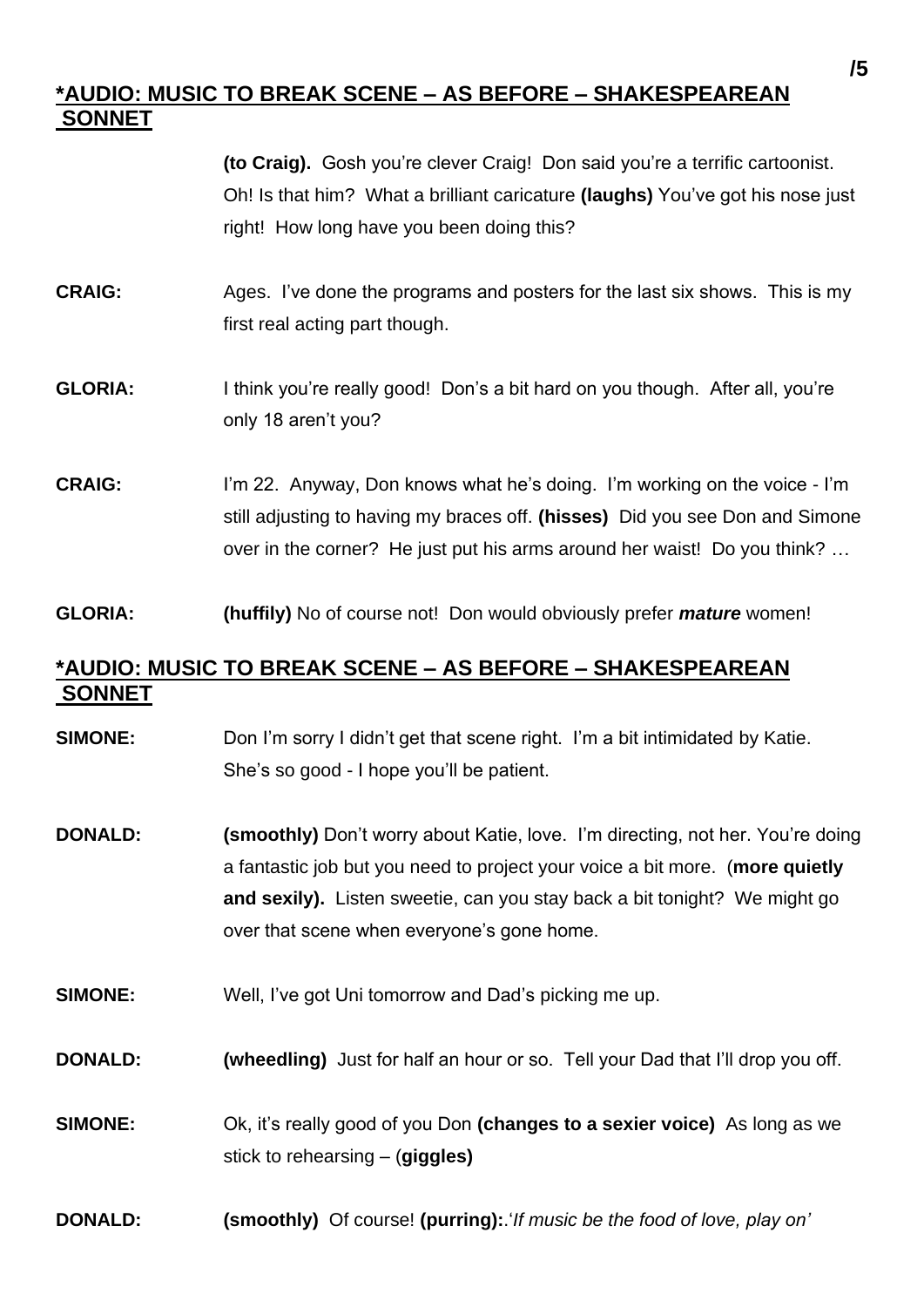#### **SIMONE:** Sorry?

#### **DONALD:** Look out, here comes Di

- **DI: (in a loud voice)** Excuse me everybody, could I just say a few words? Would it be at all possible for people to empty the rubbish bins when they're full? And *please* use ashtrays instead of saucers for your cigarettes. And REMEMBER – the orange spoon is for coffee and the green one is for sugar! Thank you. And it would help if EVERYONE rinsed their own coffee cups.
- **KATIE: (aside to Craig).** Craig who asked the stupid cow to come down in the first place! We can get our own bloody coffee.
- **CRAIG: (confidentially)** Since her dopey husband ran off with Edwina Fairweather, she doesn't know what to do with herself. She's got no children to think about.
- **KATIE:** Think? She's incapable of thought. She doesn't have a brain.
- **CRAIG:** I know what she needs Katie! A jolly good sc …
- **KATIE: (cuts in)**. Craig! Don't be disgusting. You're a grubby little school-boy! Grow up!

### **CRAIG: (Sniggers)**

- **DI: (loud voice).** Sorry people, if you'd just bear with me for another moment. The tickets are selling **very slowly**. Tell your friends, family, work mates. I've got some lovely posters here – our artistic Craig's creation! Take some home and by Monday, I hope you'll all have big ticket sales.
- **KATIE:** Kind of you Di, but I'd just like to remind you, and everyone else, that my phone number is the one listed for ordering tickets – you can get them through me. I don't believe that situation's changed has it Di?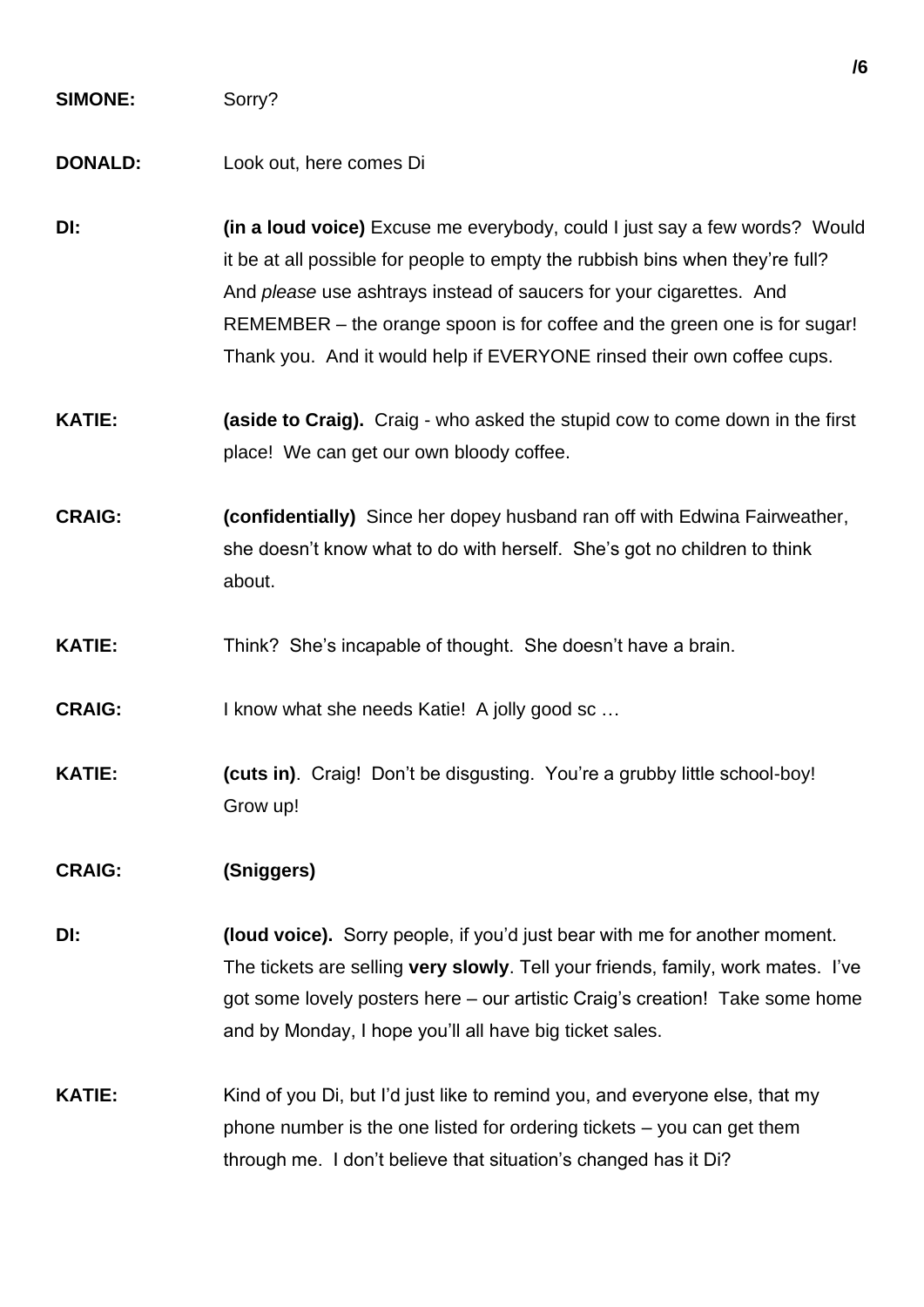- **DI: (A little crushed but undaunted)** No but I just think people need to be reminded to Sell, Sell, Sell!
- **DONALD: (wearily).** Thank you Di and Katie. Now, Simone, can I get you to … **(voice fading out)**

### **\*AUDIO: MUSIC TO BREAK SCENE – AS BEFORE – SHAKESPEAREAN SONNET**

- **KATIE: (aside to Craig).** I can't stand it, Craig! Who does she think she is? I'm the bloody President!! And that damned yappy little dog she insists on bringing. It bit me on the ankle.
- **CRAIG:** Katie, check this out! **(laughs smuttily)**
- **KATIE:** Oh Craig, you're *foul*! You can't use that drawing! Get rid of it before Di sees it – you've got that mangy mongrel to a tee! **(tries to control laughter).**  Give it to me, I'll throw it out later.
- **DONALD: (Claps)** Everyone, pay attention! Katie, in this scene, remember– you're an aristocrat. Simone – more volume - not quite so squeaky. Craig – you are a PRINCE. Princes take command – they don't look furtively around and pick at their teeth. And can you try not to have your mouth open so much? Remember: **(dramatically)** '*Some are born great and others have greatness thrust upon them'.* **(pause)** Oh never mind, let's go!

### **\*AUDIO: SOUND OF A DOOR OPENING AND CLOSING**

- **REV. NIGEL:** Good evening everyone! Sorry for interrupting. Please go on.
- **DONALD:** Hello Reverend. I've given the boys the night off so we're just concentrating on a couple of scenes.
- **REV. NIGEL:** Nigel, please! May I have a few words before you resume?
- **DONALD:** (resignedly) Of course, by all means.